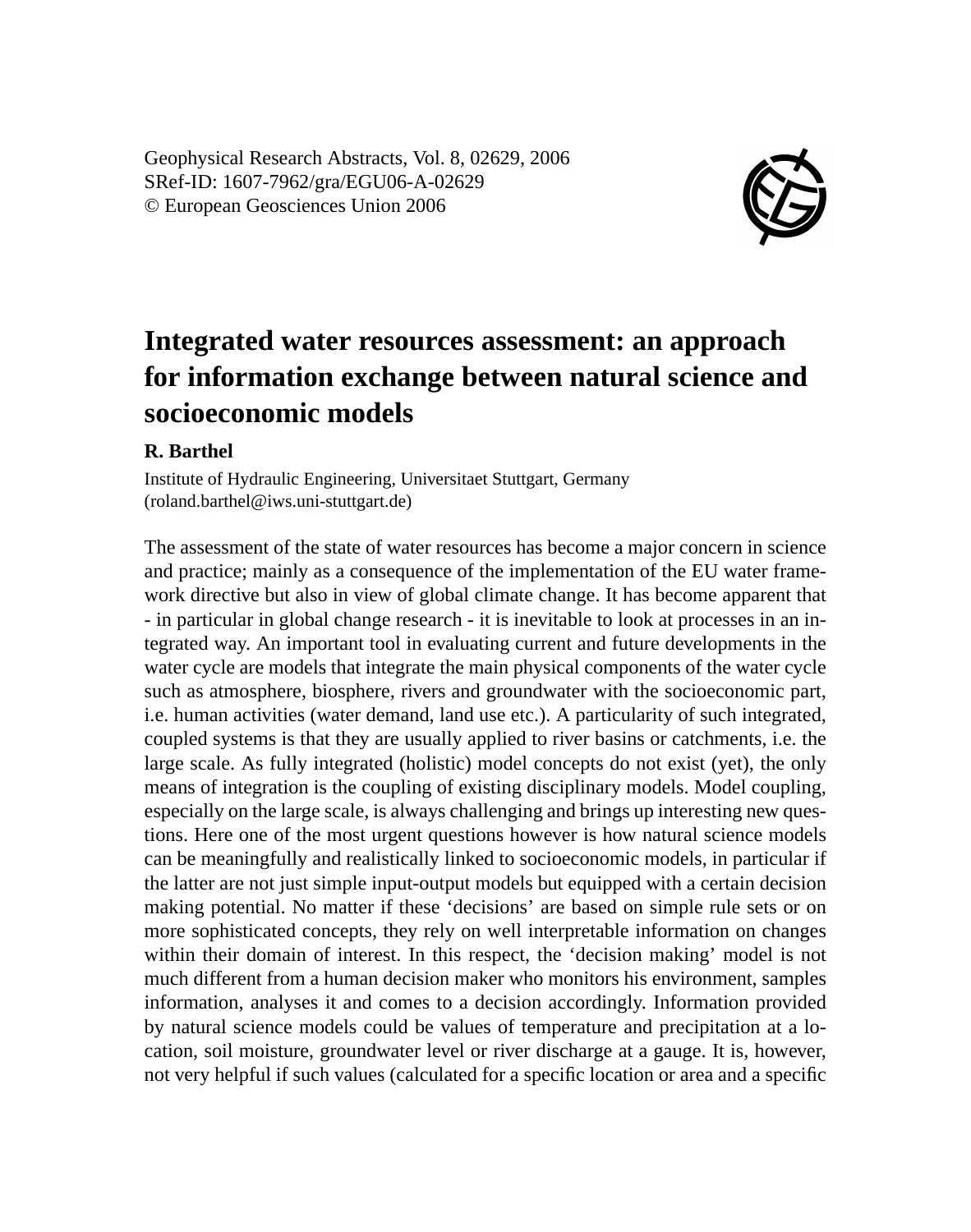point in time) are sent to the socioeconomic model without any interpretation. To give just one example to make this more transparent: a groundwater level value or even a groundwater time series cannot be interpreted meaningfully without the knowledge of a groundwater expert. A groundwater level trend cannot be interpreted without knowing the hydrogeological conditions of the location where it was calculated (or measured). In addition, a level calculated for a specific location is often not desirable in decision making. Here general trends and effective values for large areas are of greater importance.

In this contribution an approach for information exchange from natural science to socioeconomic models is introduced that was developed and first applied in the integrated project GLOWA-Danube (www.glowa-danube.de). It was mainly designed and first tested to provide information calculated by a groundwater flow model, a SVAT (soil vegetation atmosphere transfer) model and a river network (hydraulic) model to an actor based water supply and distribution model. The latter is a socioeconomic model in the sense that it simulates the decisions that water supply companies make if changes on the demand or supply side in their domain take place. The application of this approach is currently being expanded to other natural science - socioeconomic links in GLOWA-Danube. The essential purpose of the approach is the assessment of the quantitative state of groundwater resources. Groundwater resources in general are especially difficult to assess because of their three-dimensional nature, their limited accessibility and the resulting lack of data. Groundwater quality parameters can easily be measured if wells and boreholes are available but are often difficult to regionalize. The main focus of this contribution however is on the assessment of groundwater quantity. Groundwater quantity (or availability) has two aspects: water supply and the role of groundwater in ecology. In water supply the main question is if the water availability can meet the current and future demands (sustainability) of all current and potential future consumers. The first problem here is that the extent of a groundwater resource (width, depth ..) can not exactly be defined. A second problem is related to the main parameters that can be used in the assessment: groundwater (piezometric) levels and groundwater recharge. Even if they can be determined very accurately, the actual values of both parameters cannot directly be related to the actual quantity stored in a groundwater body or to the amount available in the future. For all future predictions, a trend analysis of the past is necessary. Unfortunately, every groundwater body reacts differently: reactions to changes of outer boundary conditions (withdrawal, climate change etc.) are damped and delayed; exchange with other aquifers takes place.

The developed approach is a generalized conceptual model to assess groundwater bodies on the regional scale based on a small set of physically-based, intuitivelyunderstandable parameters and groundwater body characteristics. This model contains